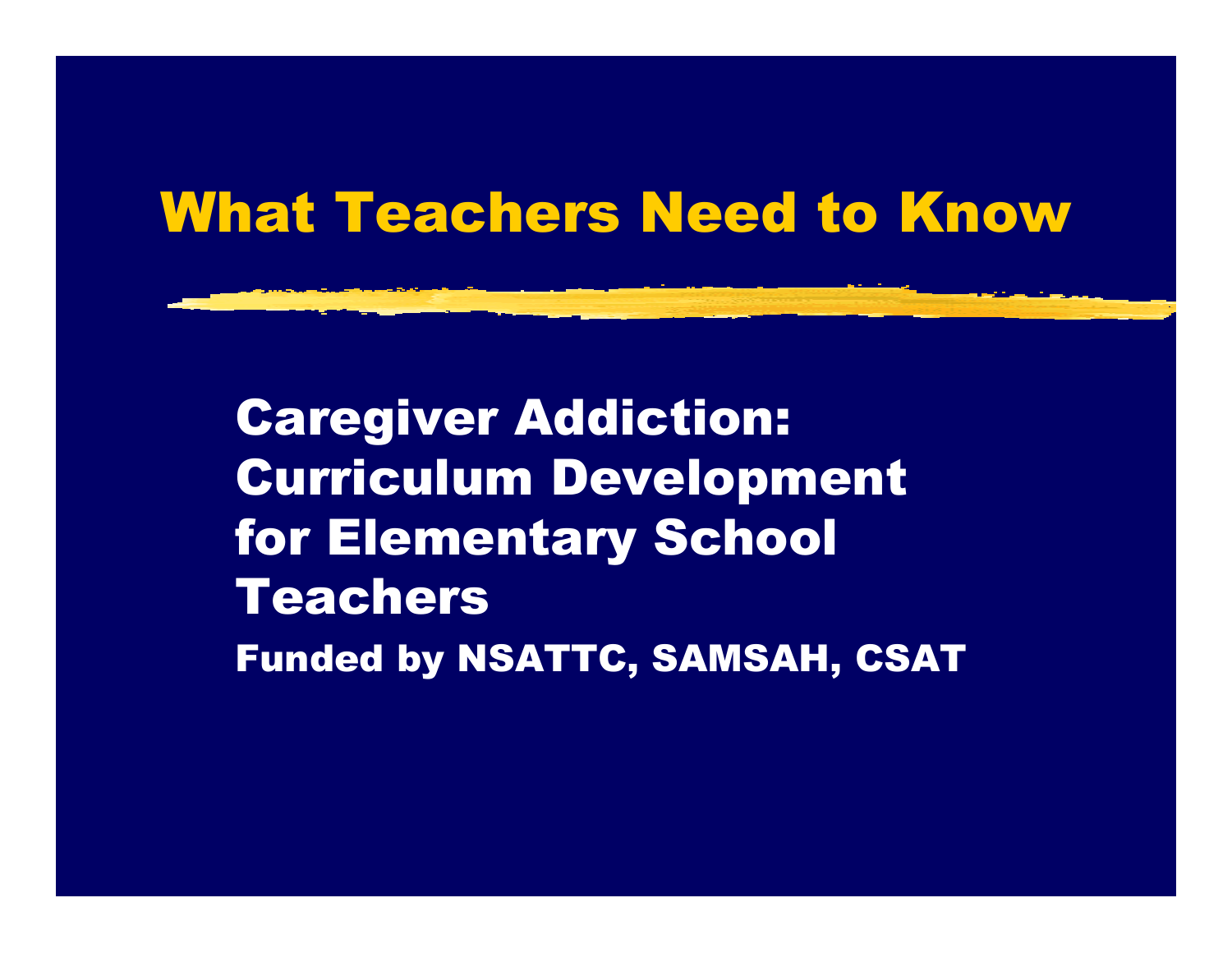# Teacher Training

Develop teacher's knowledge about substance abuse and dependence Provide models for integrating drug prevention materials into the curriculum and for adapting them to local circumstances.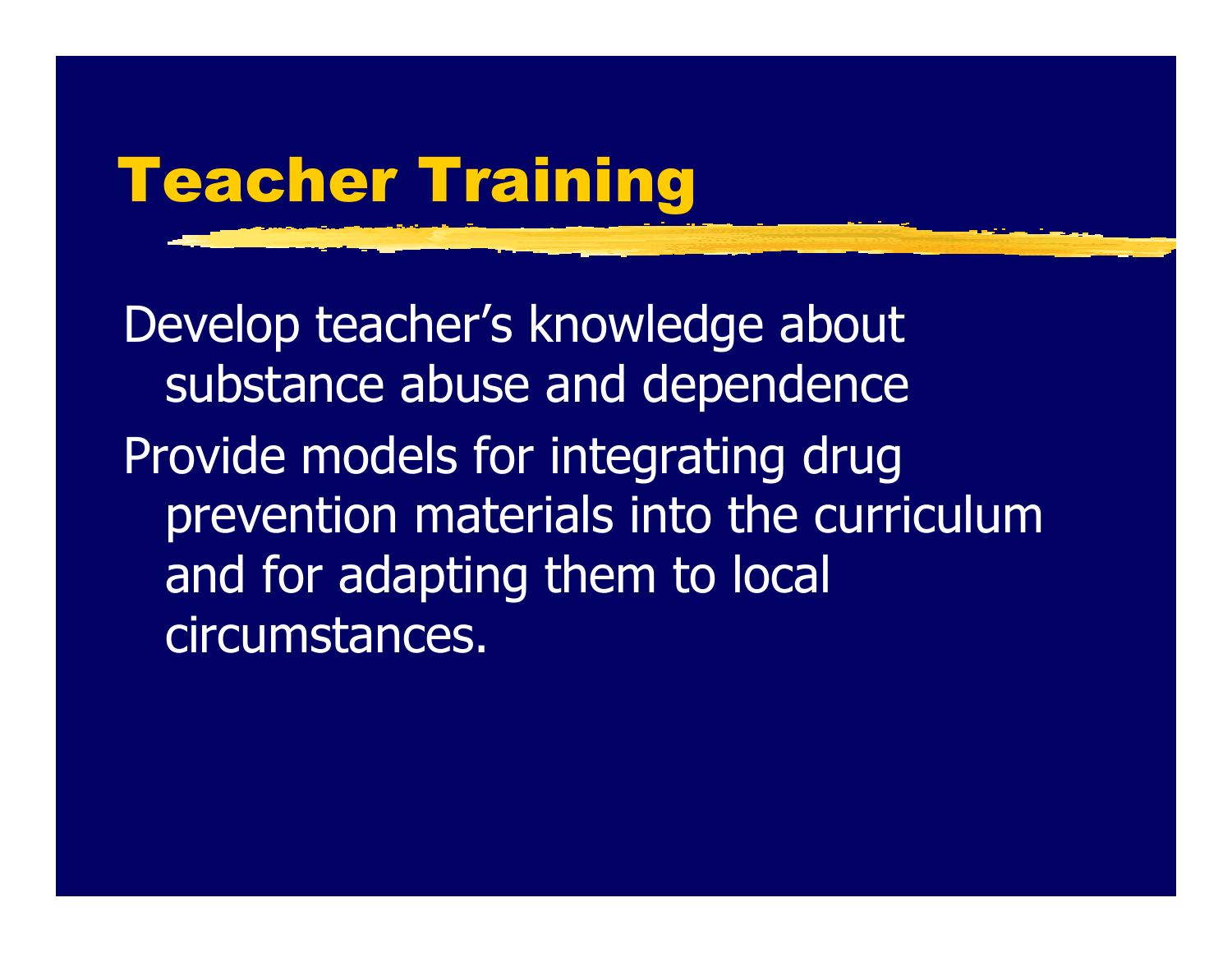

The effects of caregiver "addiction" on school age children link substance abuse/dependence directly to issues that concern classroom teachers.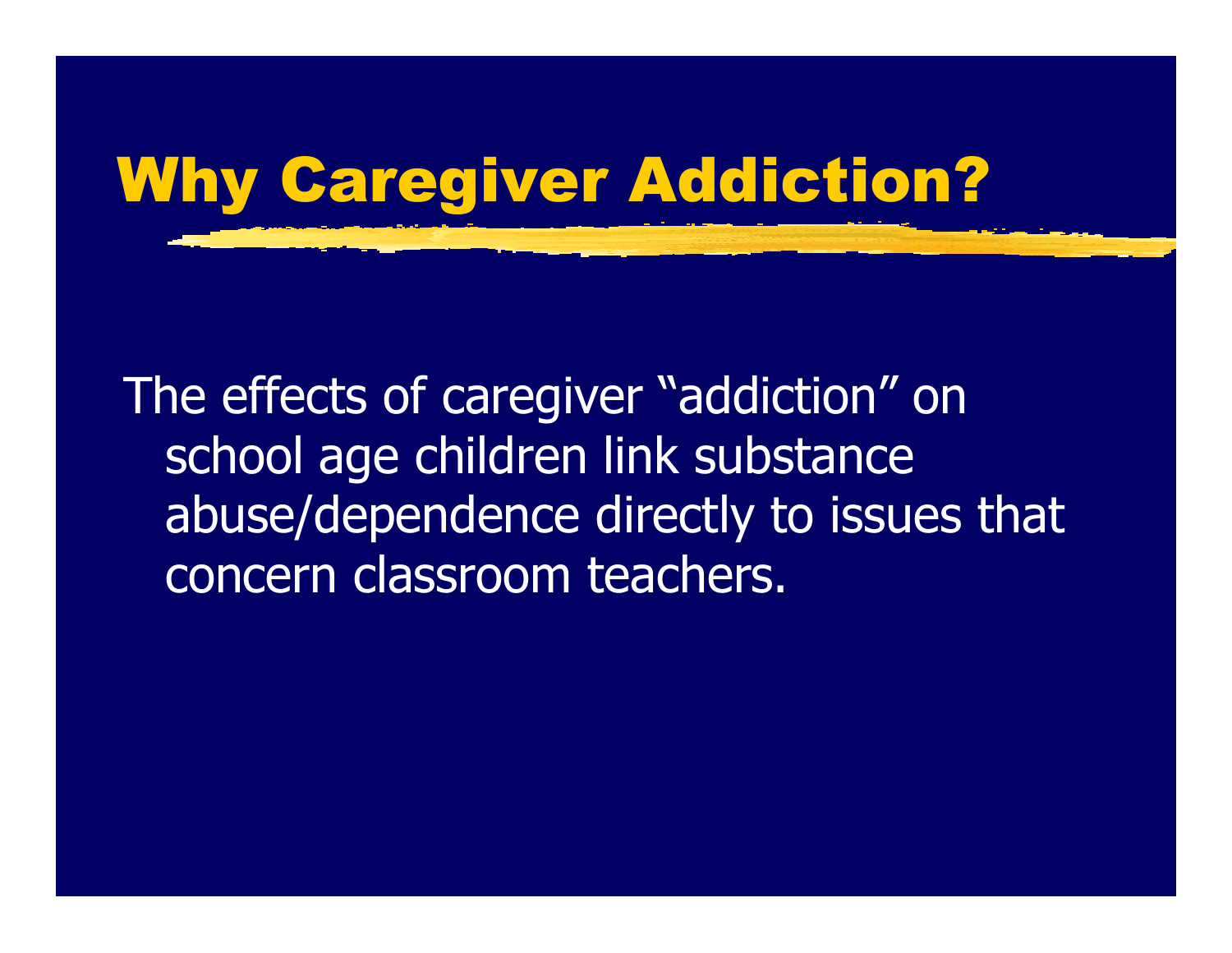# Widespread Effects

". . . Approximately 1 in 4 children in the US is exposed to alcohol abuse or dependence in the family at some point before the age of 18."

Children of Alcoholics Foundation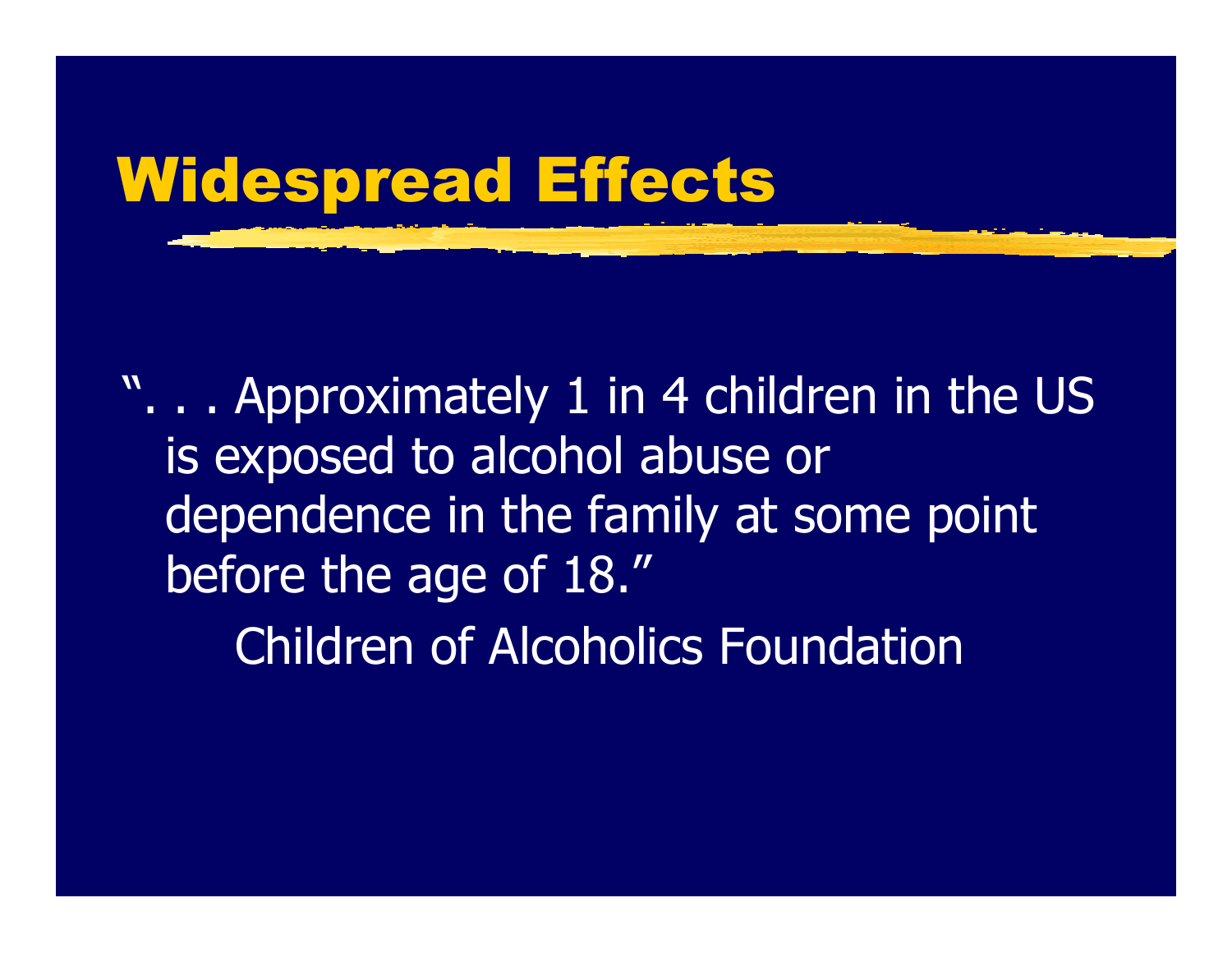# At Risk Educationally

*Academic failure* Absenteeism or tardiness Learning disabilities Depression, psychosomatic and physical illnessAggressive conduct or acting out National Association for Children of Alcoholics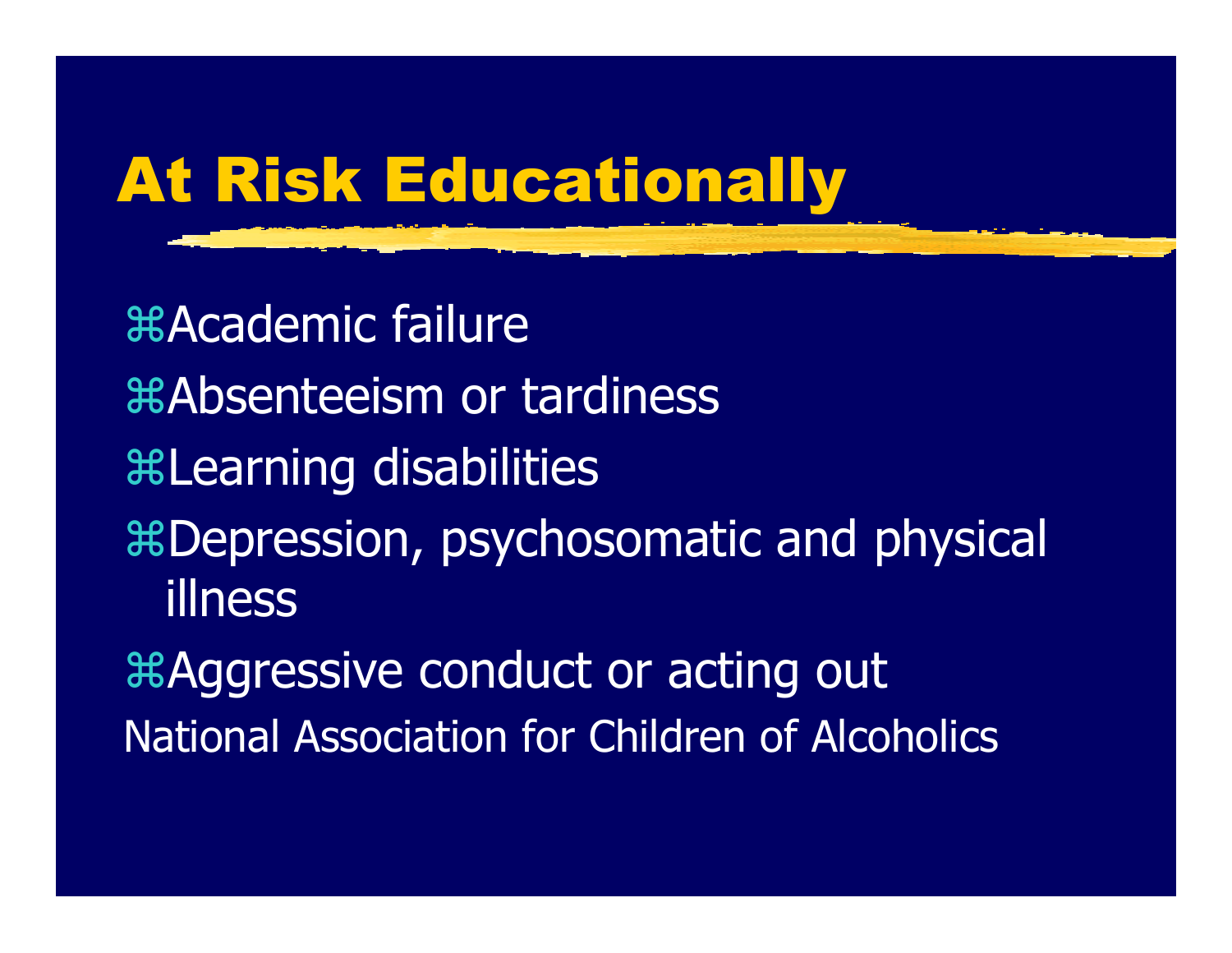# At Risk for Substance Abuse/Dependence

". . . children of substance abusers are at much higher risk of becoming chemically dependent than are other students." National Association for Children of **Alcoholics**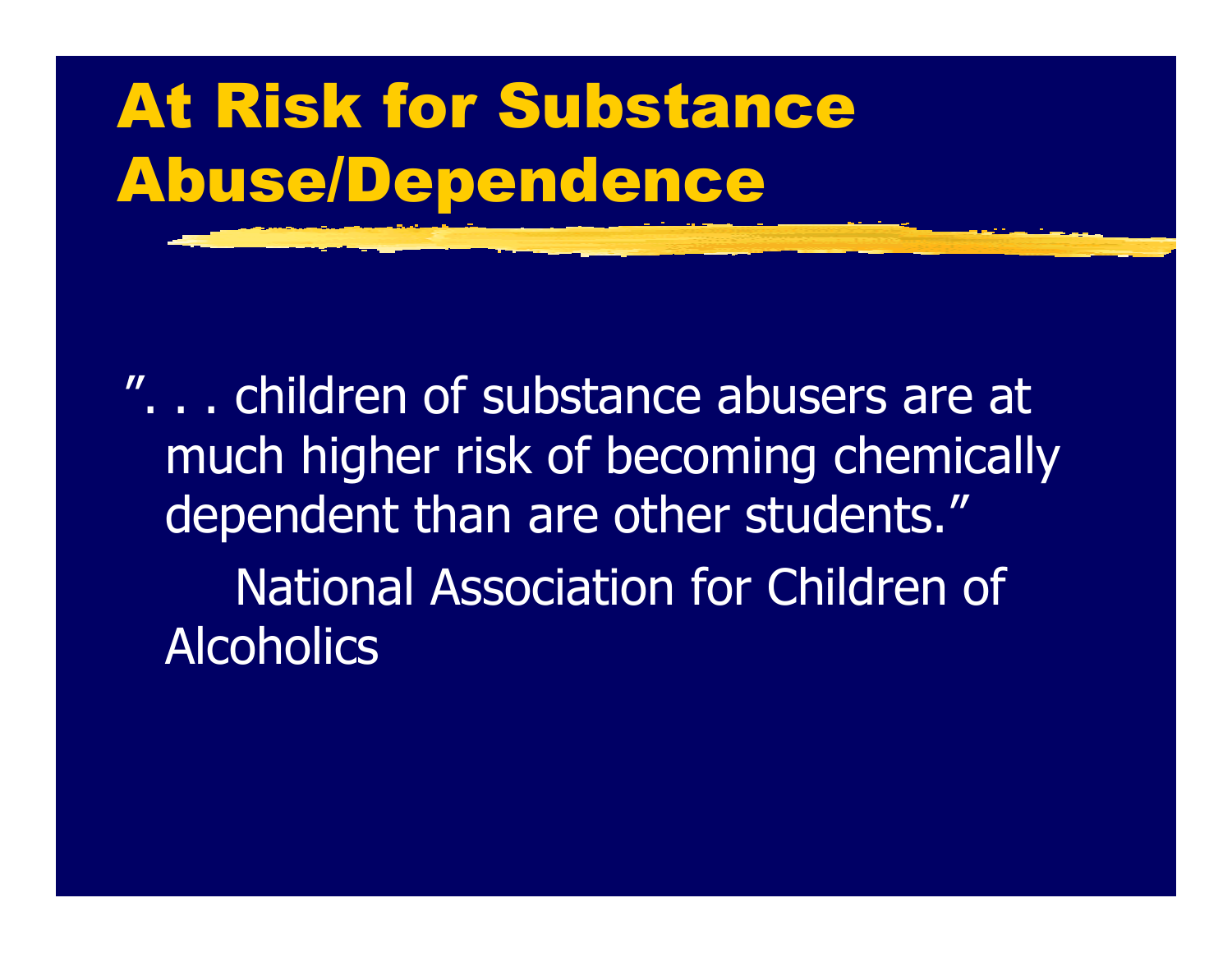# Why Elementary Schools?

Of the three "bump ups" in drug, alcohol, and tobacco use among school age children, the earliest occurs between fifth and sixth grade.

Elementary school teachers are responsible for meeting health and physical education curricular standards in New Jersey.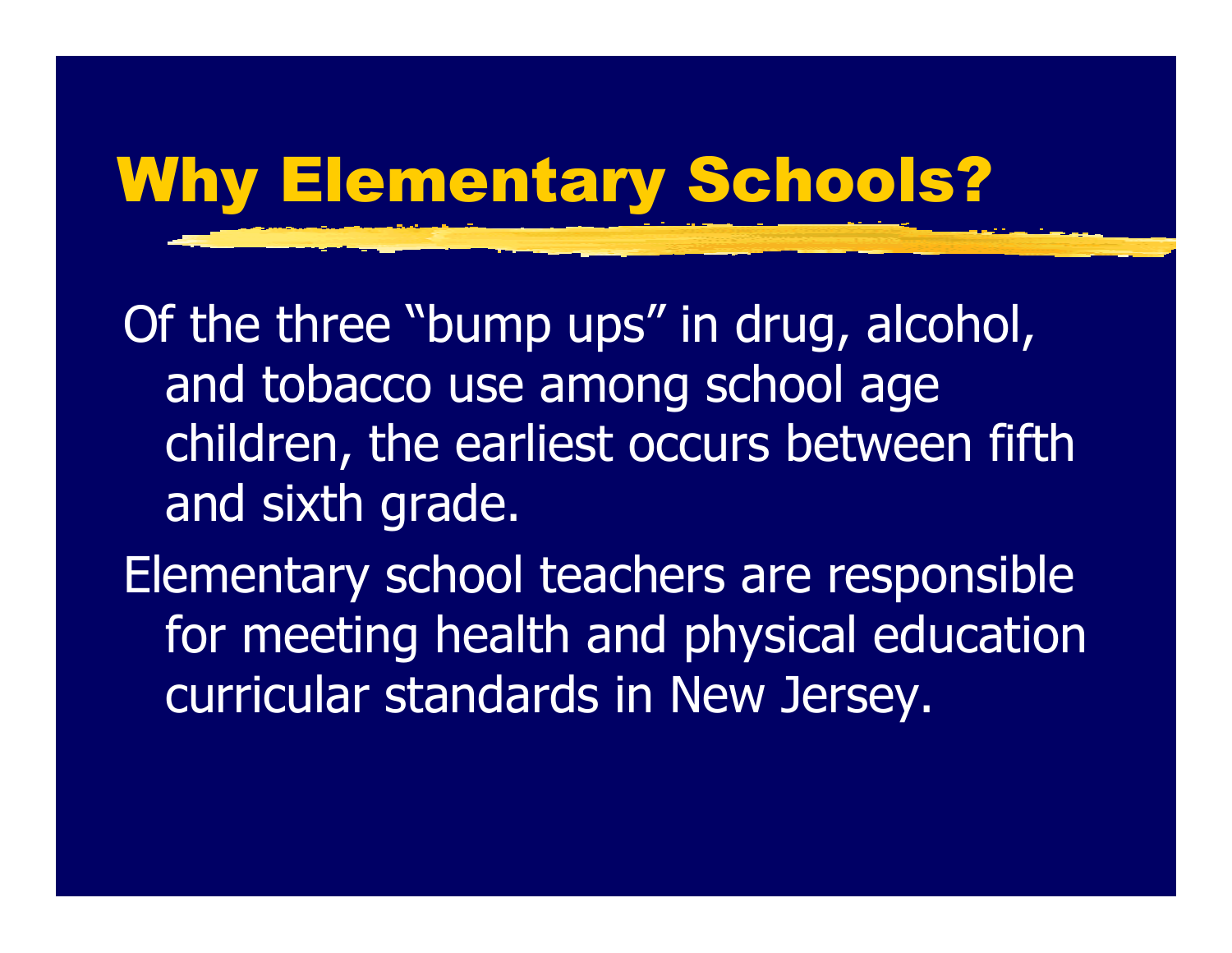

Elementary school teachers typically lack training in drug abuse prevention and in how to develop or integrate such materials into the curriculum.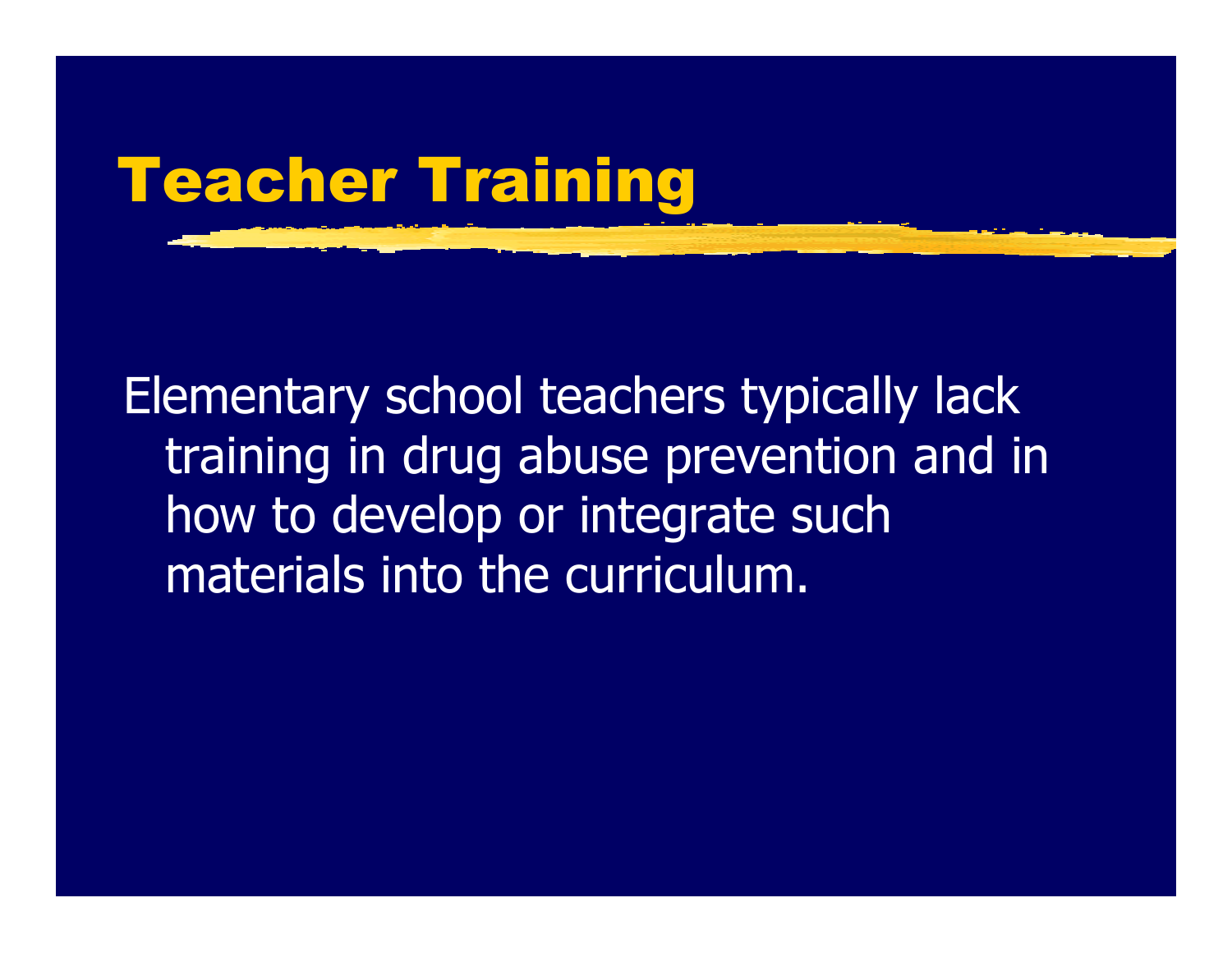

# Models for Understanding the at risk child Protective Strategies Adaptation and Evaluation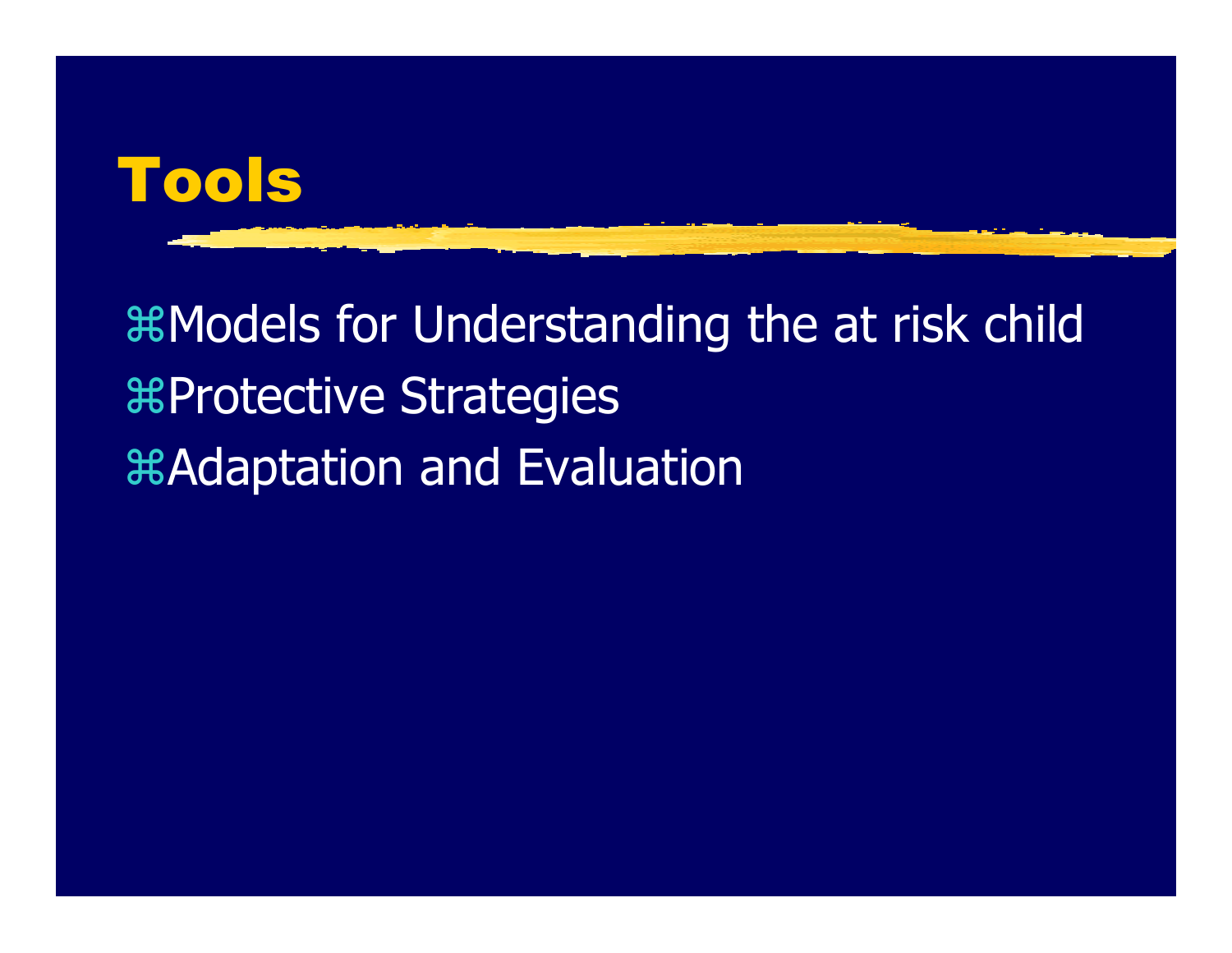# Understanding Kids at Risk

#### Deficits and Resilience Models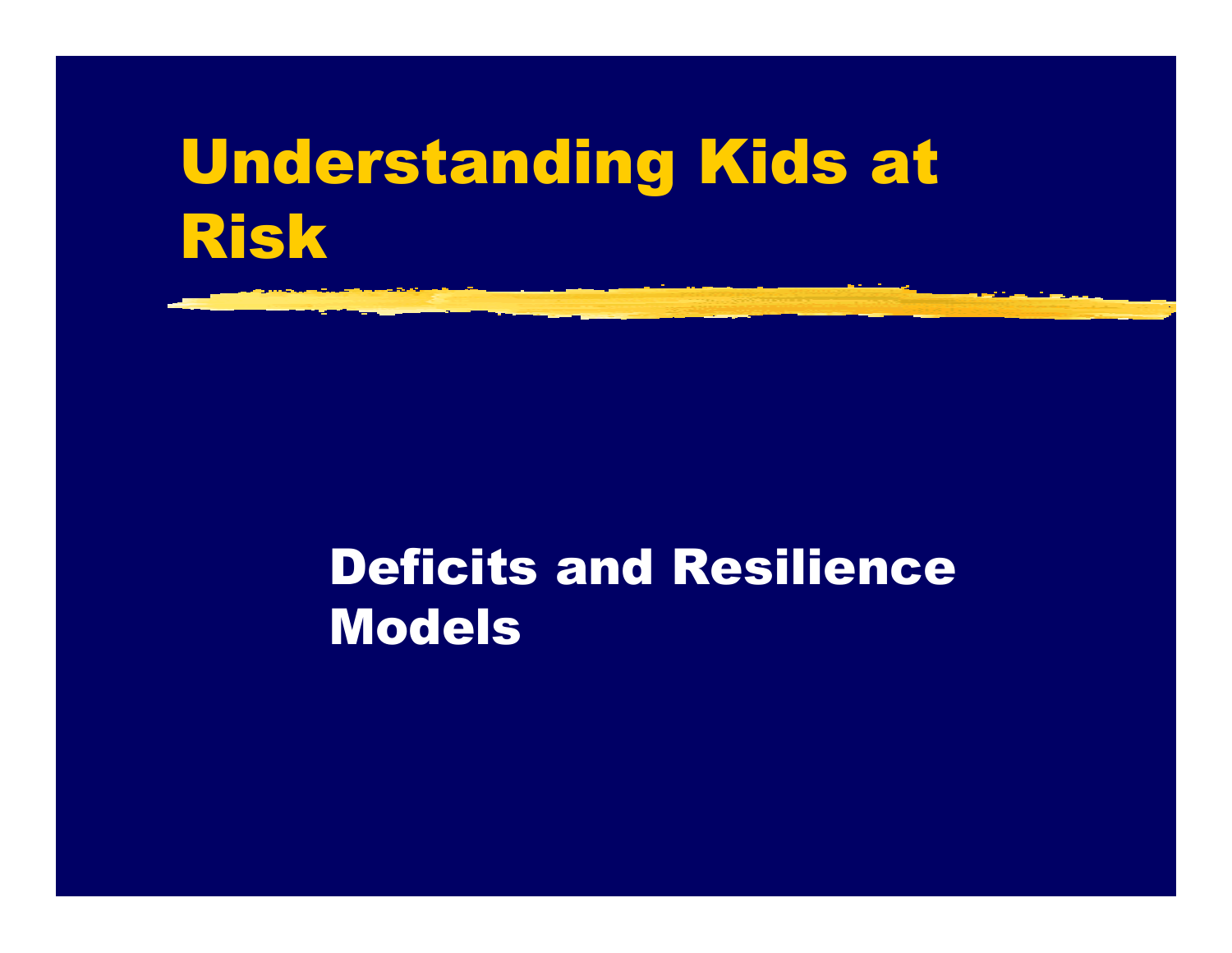## Models

#### Deficit Model

negative responses capacity for decline dis-empowerment

Resilience Model **器positive responses H** capacity for recovery t empowerment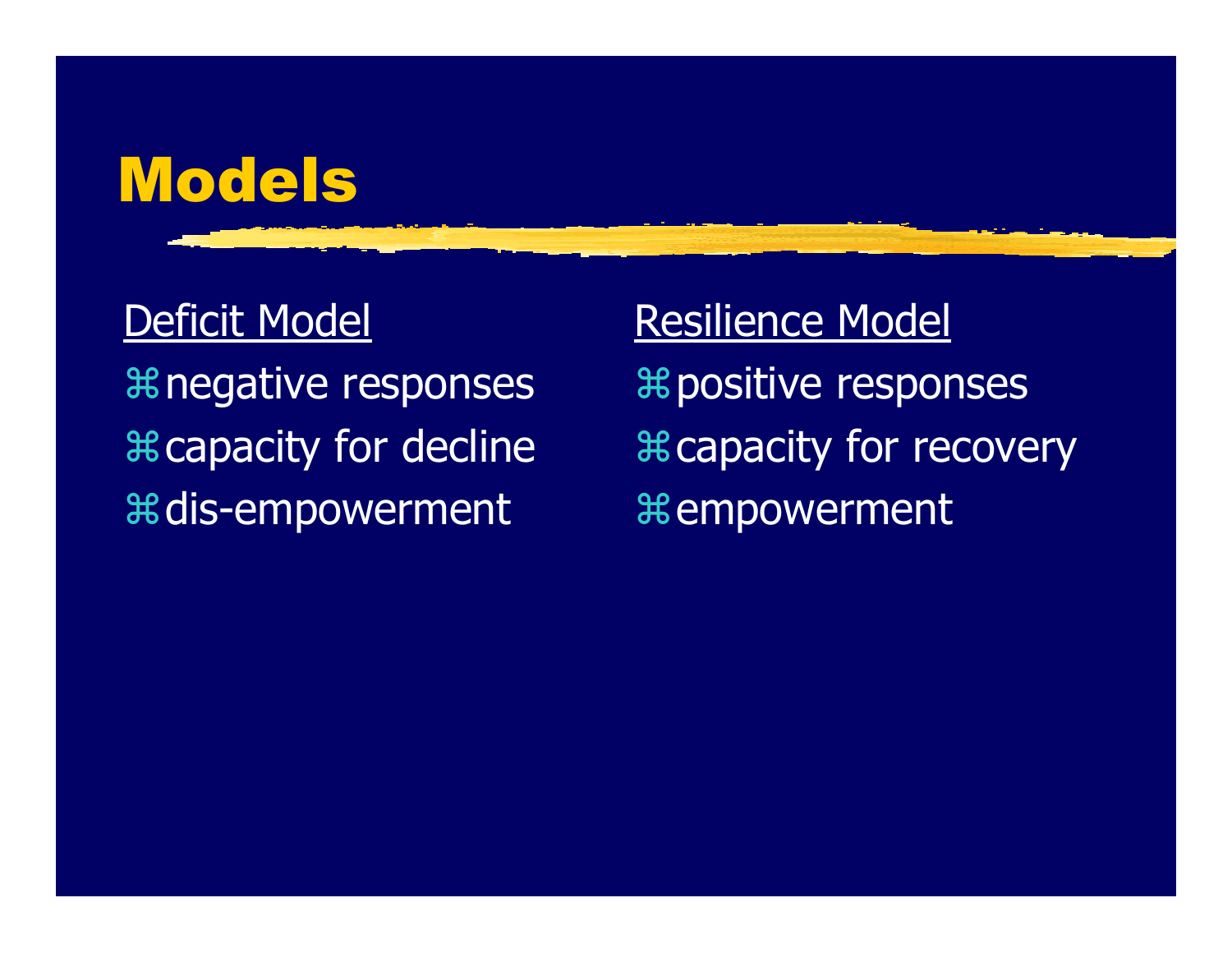# Deficit Model

Role Adaptations  **出Lost child** Scapego a t **米Hero 米 Mascot** 

**Expectations** depressio n dependence workaholicdelinquency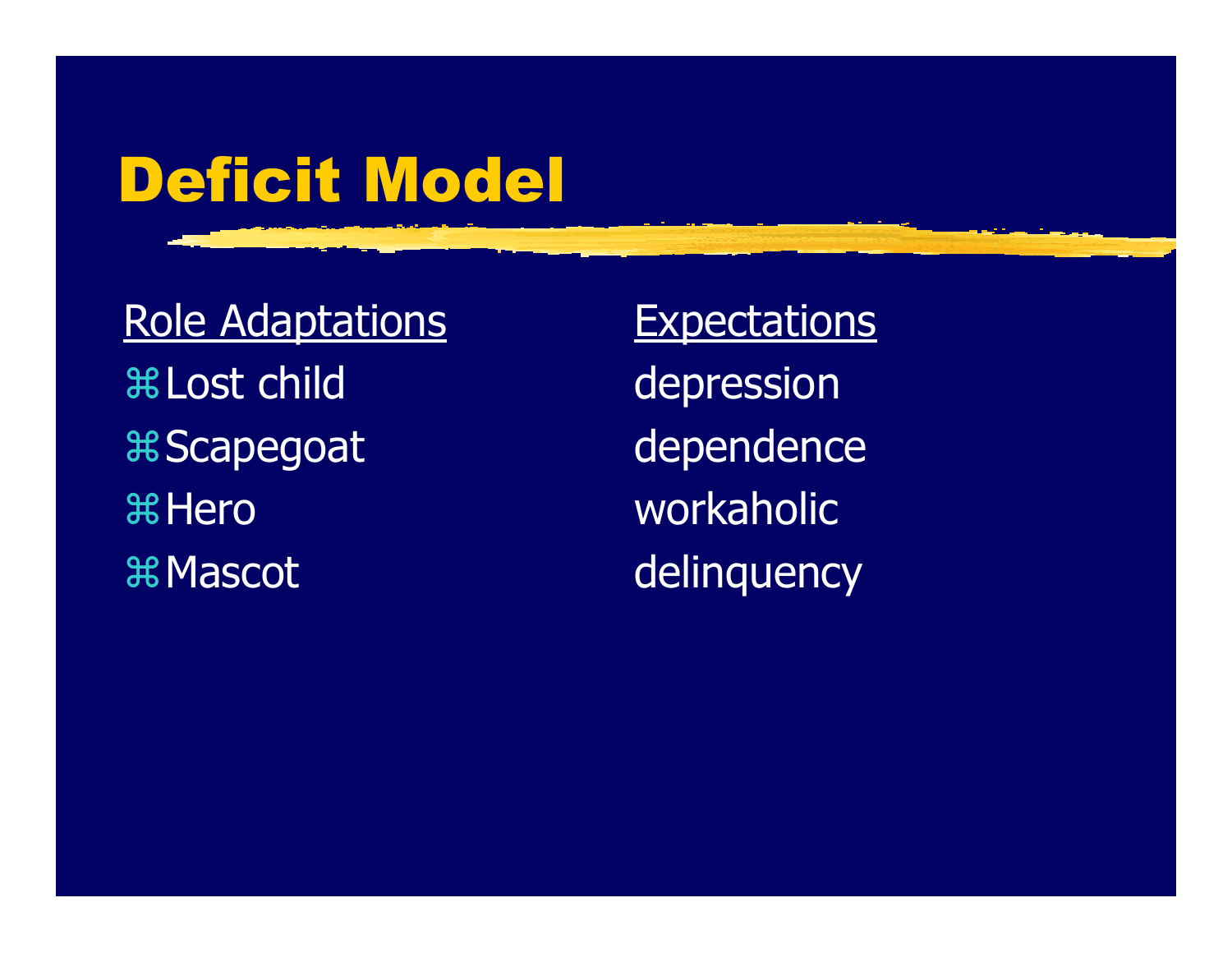# Resilience Model

Resilient Children have the inner resources to overcome adversity

#### **Expectations**

fulfilling r elationships problem s olvers humor self esteemverbal skillsgoal directed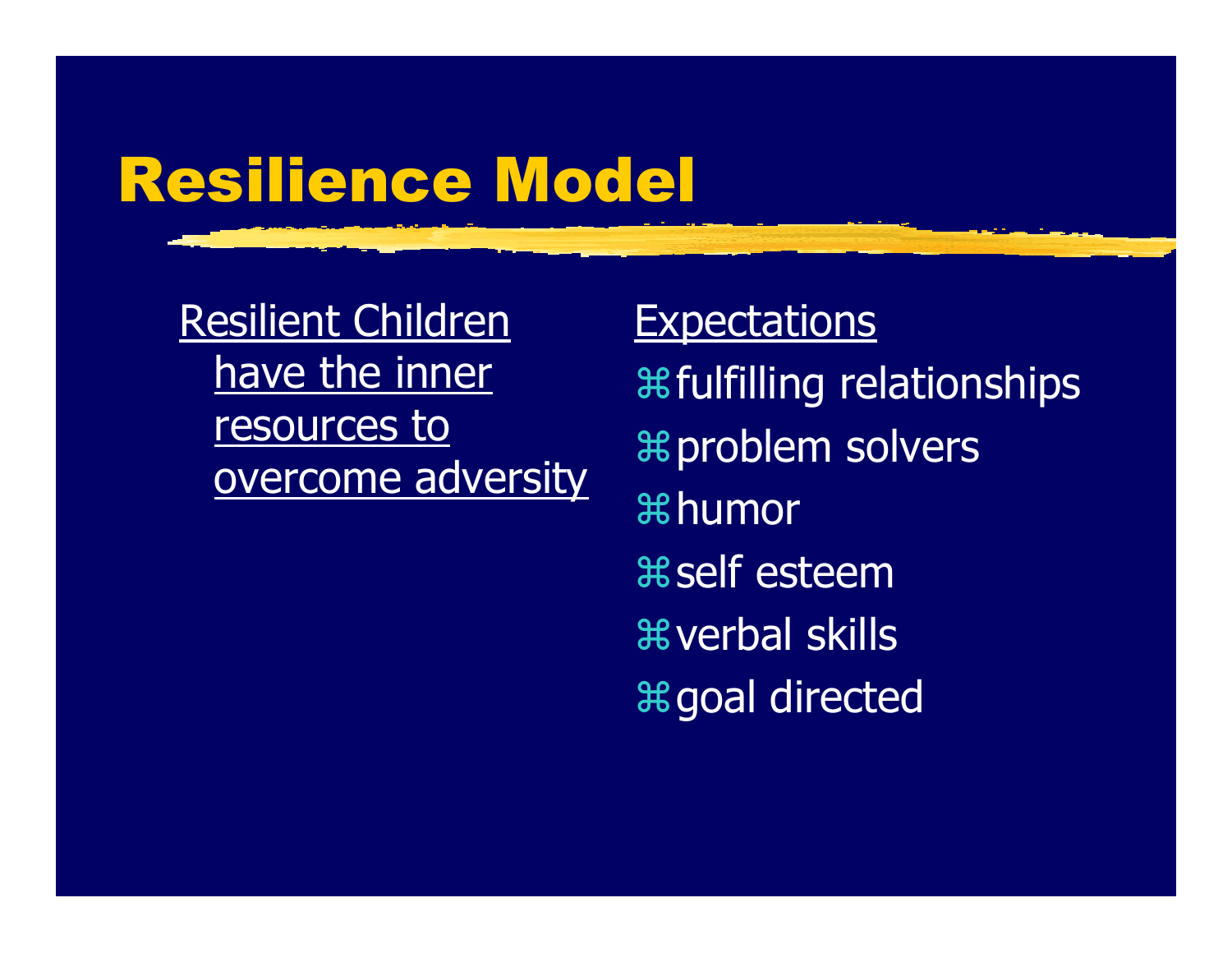## Protective Strategies

Classroom Management, Prosocial Lesson Plans, & Evaluation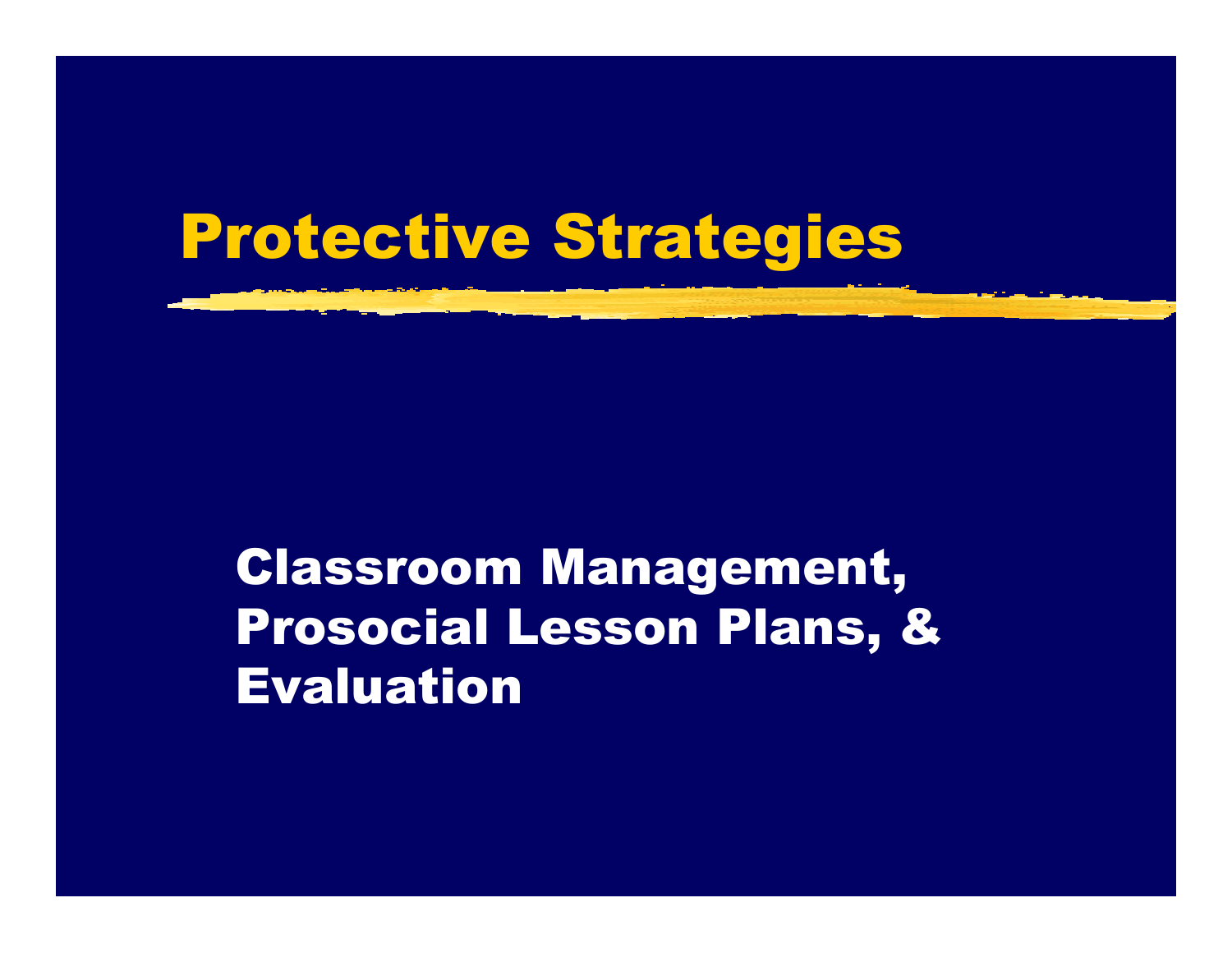# Classroom Management

Standard classroom management techniques are effective in creating safe havens.

- $\boxdot$ Teacher: Notification, clear expectations, app ropriate responses, and consistent followup.
- ⊠Student: Clear limits and accountability including rewards and consequences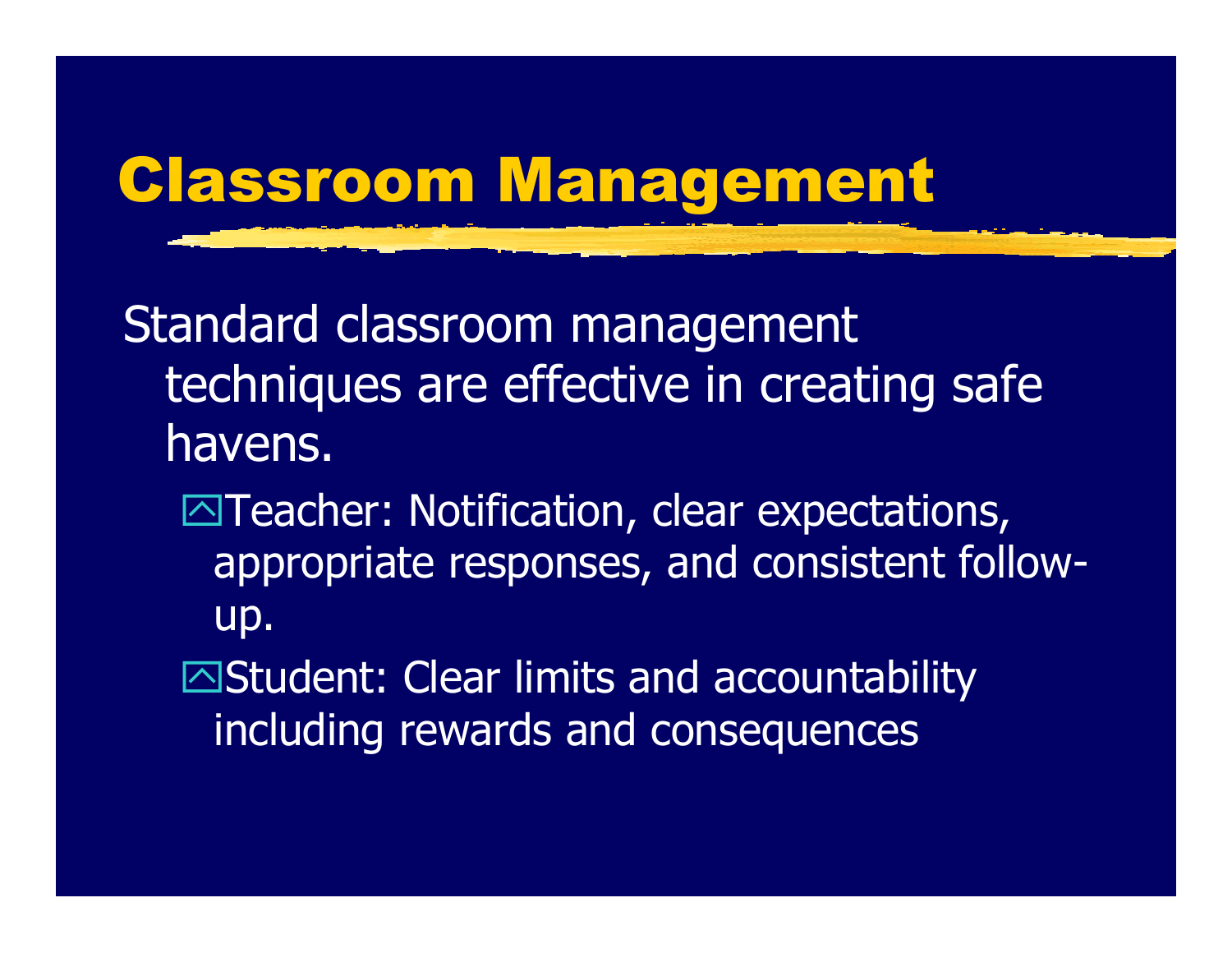

⊠What does it mean to be friends? ⊠Judith Vigna<u>, I Wish Daddy Didn't Drink So</u> Much ⊠Draw, tell, or write how to be a friend to

Lisa.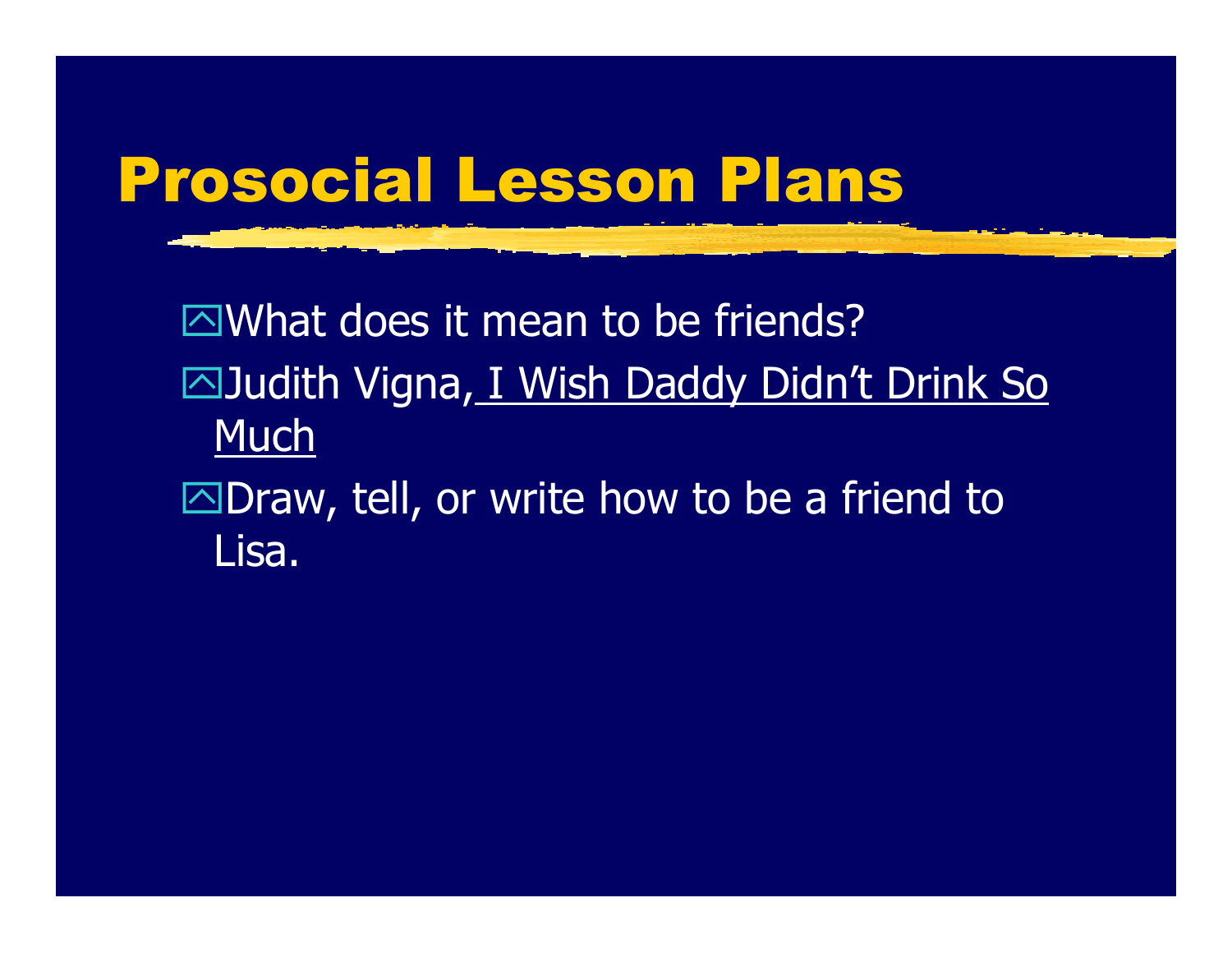

#### Curricular Standards, Student Learning &Teacher Portfolios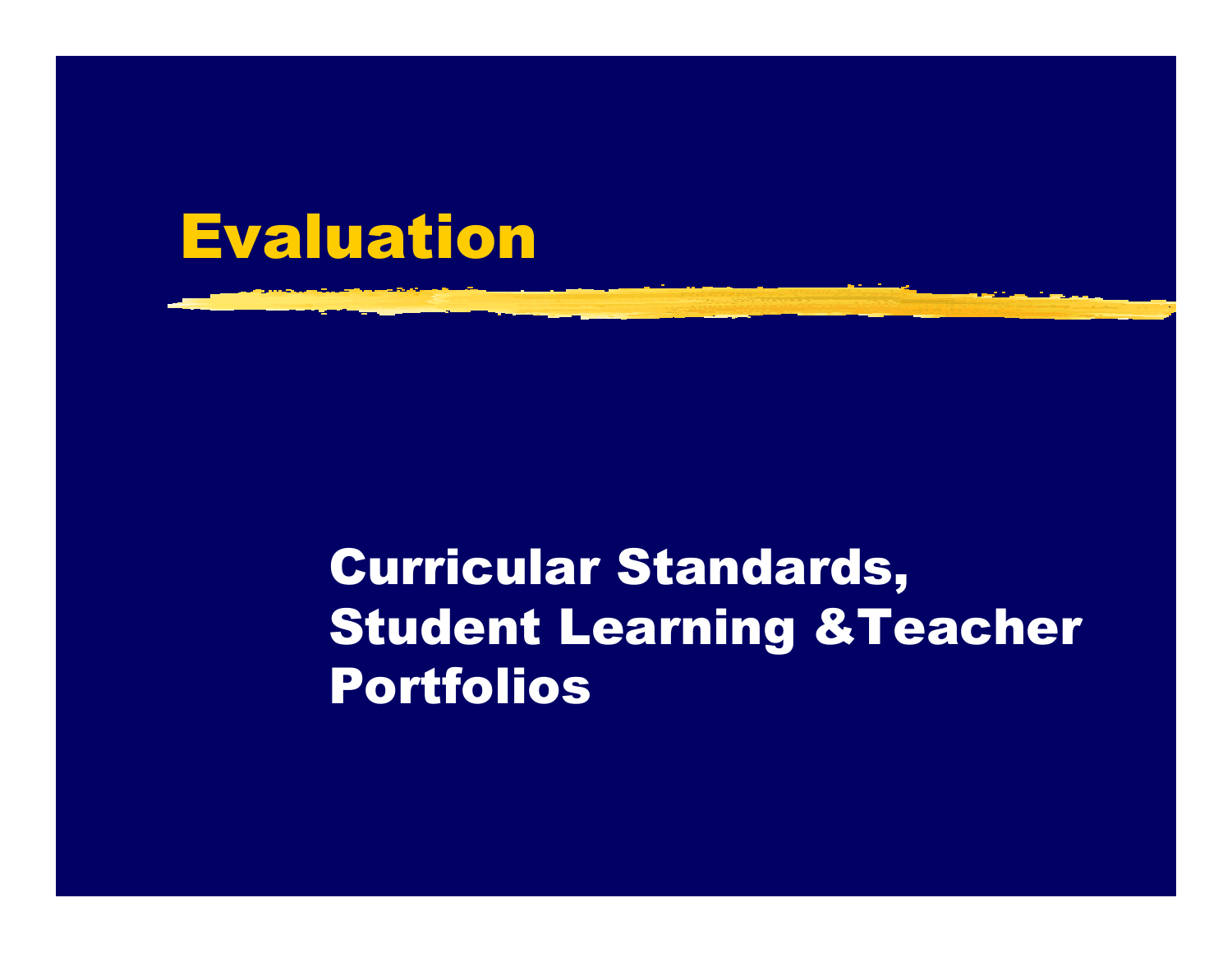### Curricular Standards

From drug prevention:

athe physical and behavior effects of drugs and alcohol; drug abuse and dependence, their impact on personal and family health, and resources for getting help; and finally how d rugs and alcohol contribute to illness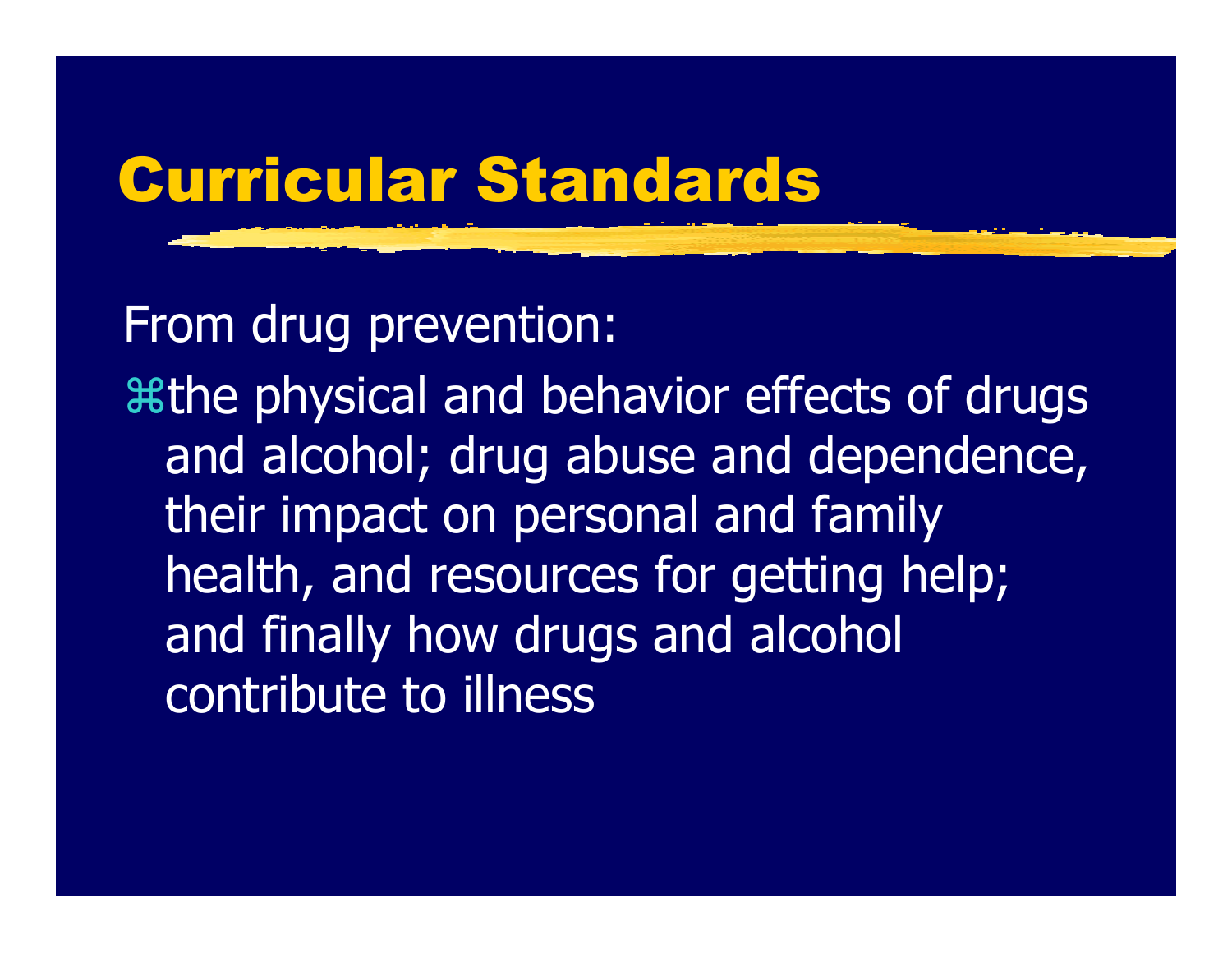## Health and Life Skills

**angerous situations, protective** strategies, and resources for help decision-making and refusal skills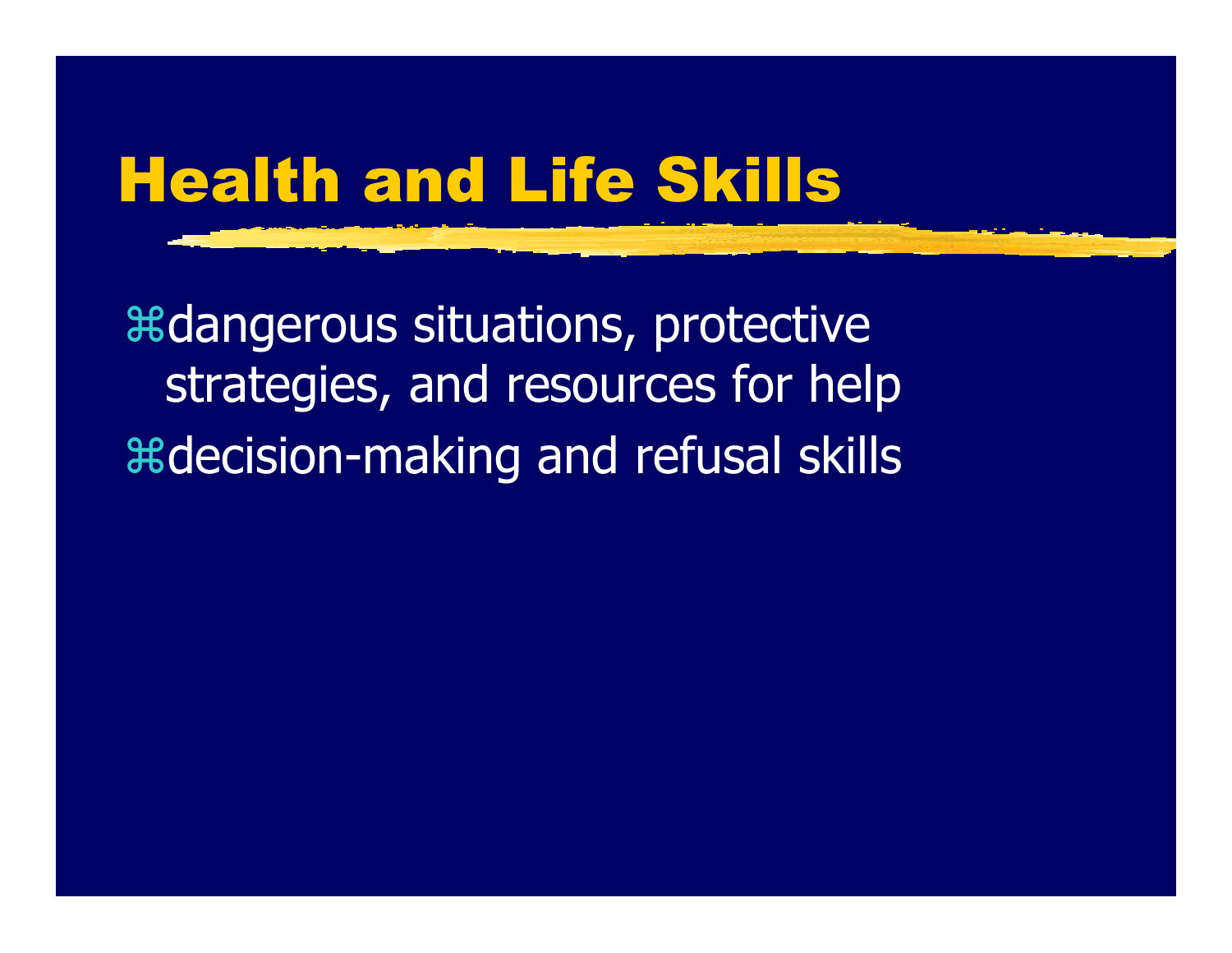# Student Learning

Writing **ATelling Acting Out H**Drawing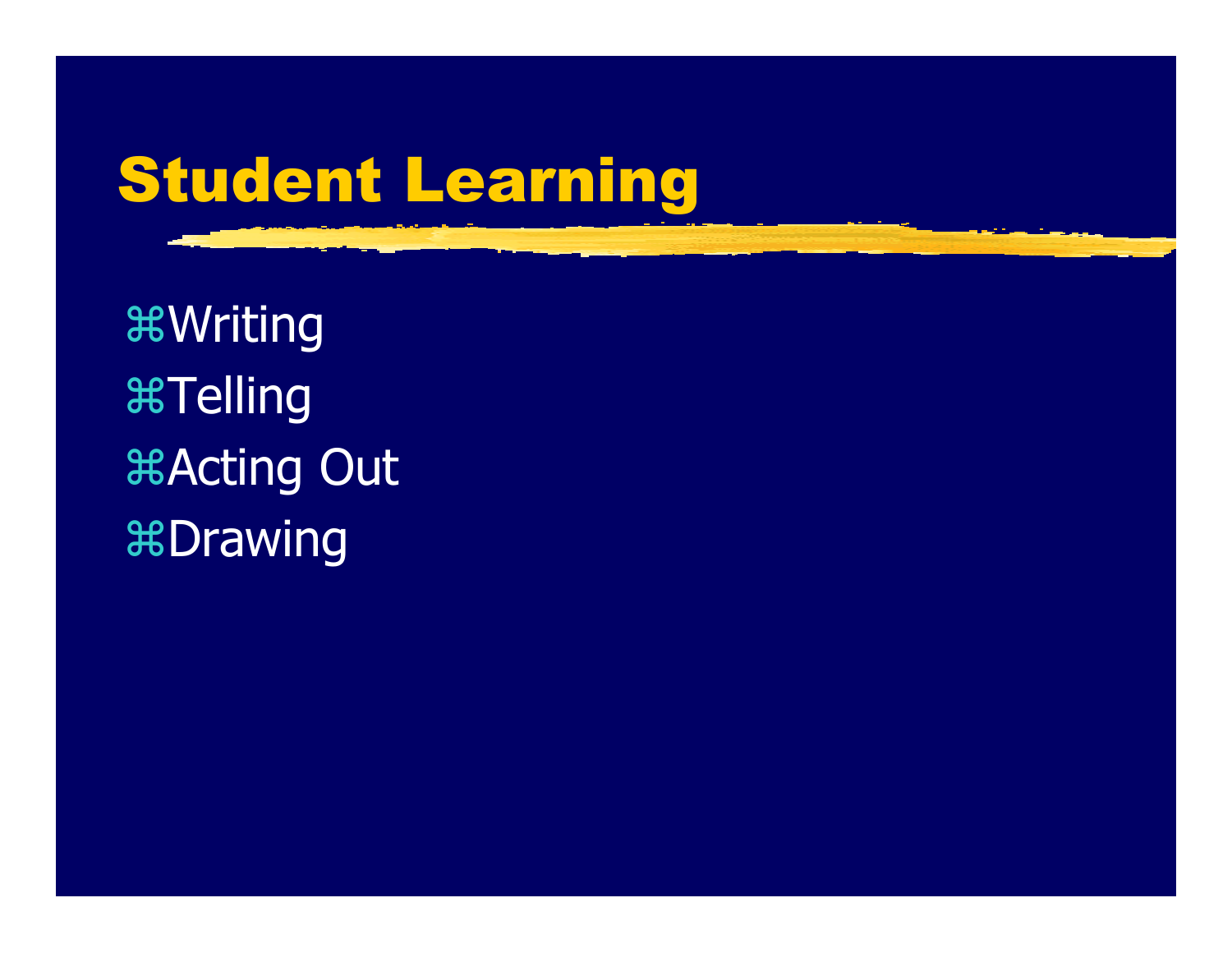# Teacher Portfolios

Teacher's Reflections **Ramples of Student Work ⊠Successes** -Challenge s Notes on Adaptations  $\boxdot$ culture, race, and ethnicity **RPostings to Teacher Lists**